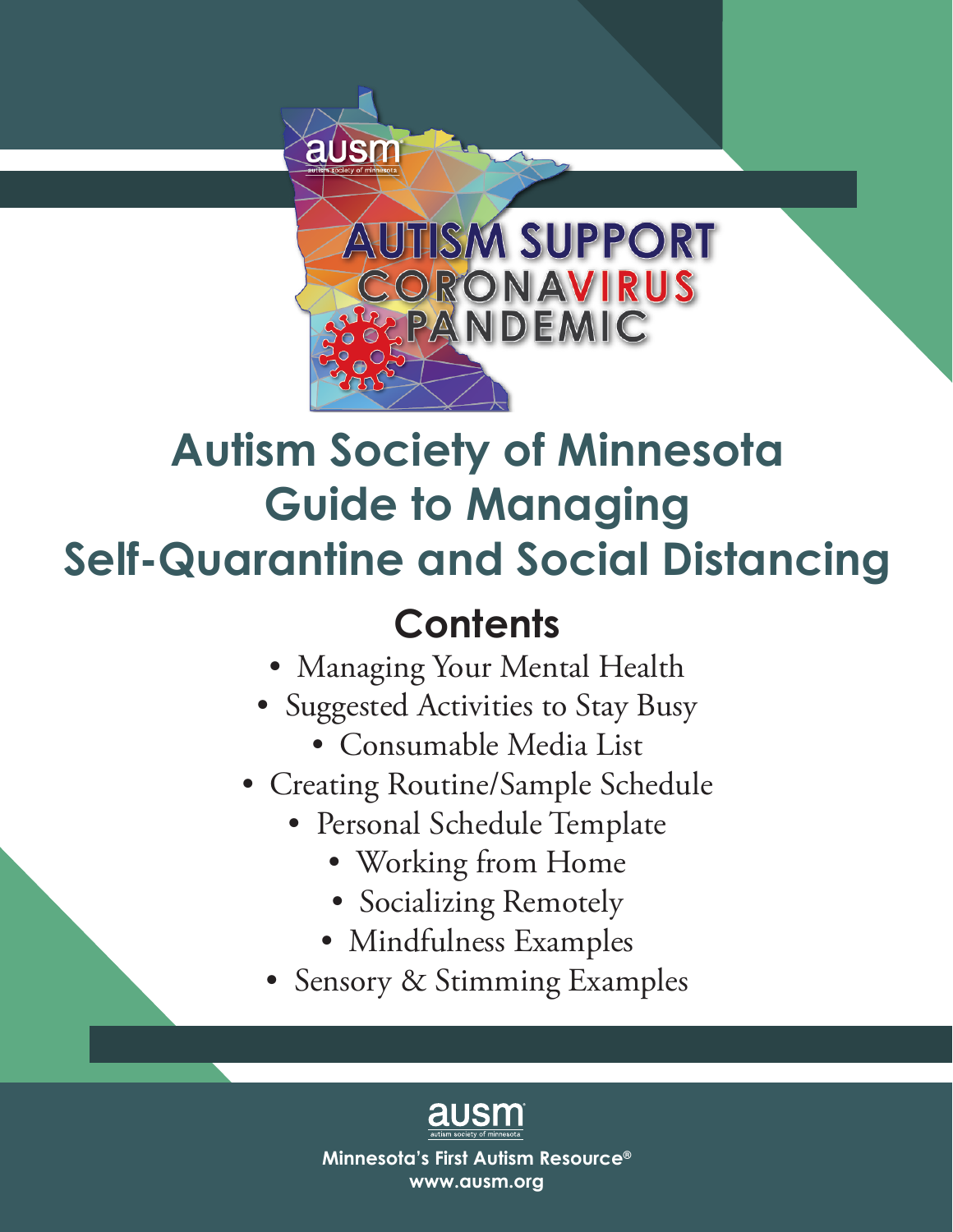**Managing Your Mental Health**

**As the United States deals with the COVID-19/coronavirus pandemic, many in the Minnesota autism community have expressed concern and anxiety about what they can expect and how they can safely engage in self-quarantine or social distancing. This AuSM guide is a resource to support you through these unpredictable days. Individuals have unique needs, and the contents are suggestions to be used at your discretion. AuSM values the health and safety of our community and encourages you to work with your support team to create a plan that works best for you.**

| <b>First Priorities</b> |
|-------------------------|
|                         |

**RUS** 

- Sleep consistently and enough
- Eat consistently, as healthily as you can
- Limit alcohol and drugs
- Take medications as prescribed

### **Preventative Autistic Strengths Crisis Autistic Strengths**

• Mindfulness

ausm **AUTIS** 

- Continue seeing therapist through telehealth if possible
- Limit time spent on social media or looking at the news
- Use sensory inputs to calm self
- Plan what you will do daily
- Go outside as possible
- Continue managing bills, cleaning, etc.
- Read, write, or other fun activities
- Stim freely while you're at home!
- Do tasks that make you feel competent
- Use hobbies and special interests to stay engaged
- Create a list of things you enjoy doing at home (see next page)
- Create a list of things that need to get done at home (see next page)
- Set aside a space just for you
- Don't be afraid to rest
- Track how you're feeling so you can respond to crisis
- Create a crisis plan before you reach meltdown
- Give yourself a strong sensory experience (hot shower, ice under your eyes, work out very hard for 5 minutes)
- Tell someone you are in crisis
- Have a list of people to call, text, or message
- Use an artistic outlet (painting, drawing, writing, poetry, music, etc.)
- Walk outside (away from people)
- Distract yourself: write bad jokes, read something, bake, make a playlist, organize something, clean, etc.
- Do something sensory pleasing: hot bath, paint your nails, do a face mask, spin, swing, etc.
- Rewatch a favorite show or movie
- Do one task you can easily accomplish
- Count or arrange things
- Find a comfort object
- Interact with your pet if you have one

### You may feel more comfortable with social distancing

- You can create routines well
- You can use special interests to entertain yourself and boost your mood
- Being alone means you can stim freely and you don't have to mask
- You can use skills you've learned from a therapist, OT, PT, or other formal supports
- Sensory inputs can create powerful calming effects

### **Resources**

If you have specific questions or are looking for personalized support during this time, please reach out to the AuSM Information and Resources team at info@ausm.org or 651.647.1083.

**Minnesota's First Autism Resource® www.ausm.org**

ausm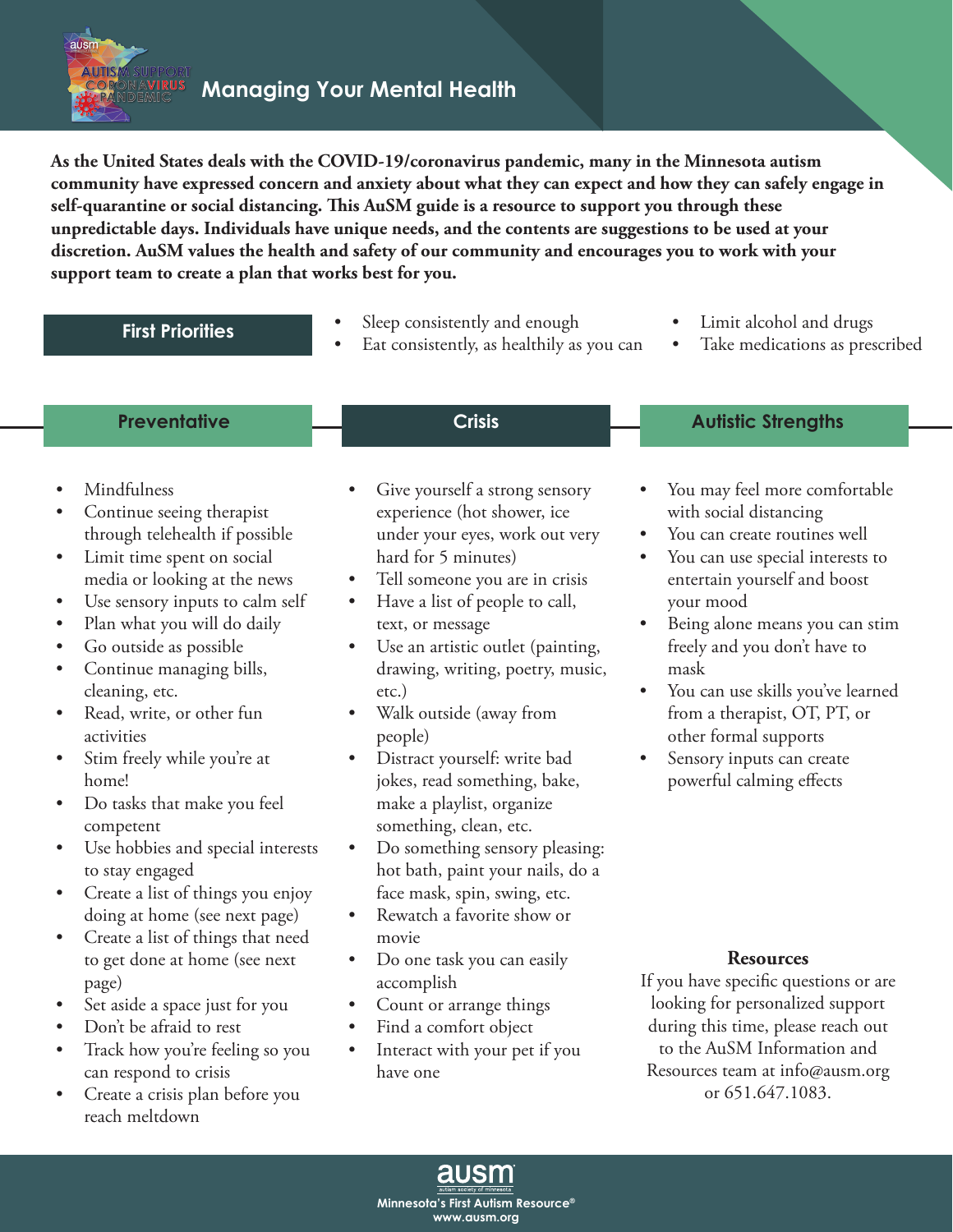### **Suggested Activities to Stay Busy**



### **Art and Creation**

Paint/draw/collage/color/origami Write/journal/blog Sing/play an instrument Cross stitch/knit/crochet Learn calligraphy or hand lettering Learn something (try Duolingo for a new language) Try new makeup Dye or cut your hair Teach your pet tricks Make a video for Tik Tok, Instagram, or YouTube Puzzles or crosswords Science experiments Riddles/logic problems YouTube tutorials Virtual musem/library tours

### **Fun & Entertainment**

**Use Your Body** Hot bath Dance Yoga Stretching Walk outside Eat something delicious Jump up and down (if you have a trampoline this is great) Find online workout videos Be VERY loud or VERY quiet Sensory exploration (e.g., color with scented markers, make play-doh/slime, etc.)

### **Around the House**

**For Fun**

Eat meals together Play music together

Play trivia with each other

Paint Hang photos Yardwork Fix something that's broken Deep clean (appliances, spaces, etc.) Rearrange a space Purge your closet, junk drawer, or garage Home improvement projects Use Pinterest to plan projects Clean your car

Game night or movie night with the family

Have a date day with your partner Read books and discuss them Cook together or for each other Keep some space from each other

Make up a story one word at a time

### **Practical Tasks**

**Personal Projects** Update your budget Update your resume Do you have any long-term projects? Organize your planner/to do list Try to spice up your house so it looks or feels different File taxes Write a book Take an online class

### **With Your Family/Housemates**

#### **Practical**

Plan something for the future Revamp chore charts or distribution of labor Keep the house disinfected and clean Conflicts will occur: plan ahead and practice conflict resolution

### ausm

**Minnesota's First Autism Resource® www.ausm.org**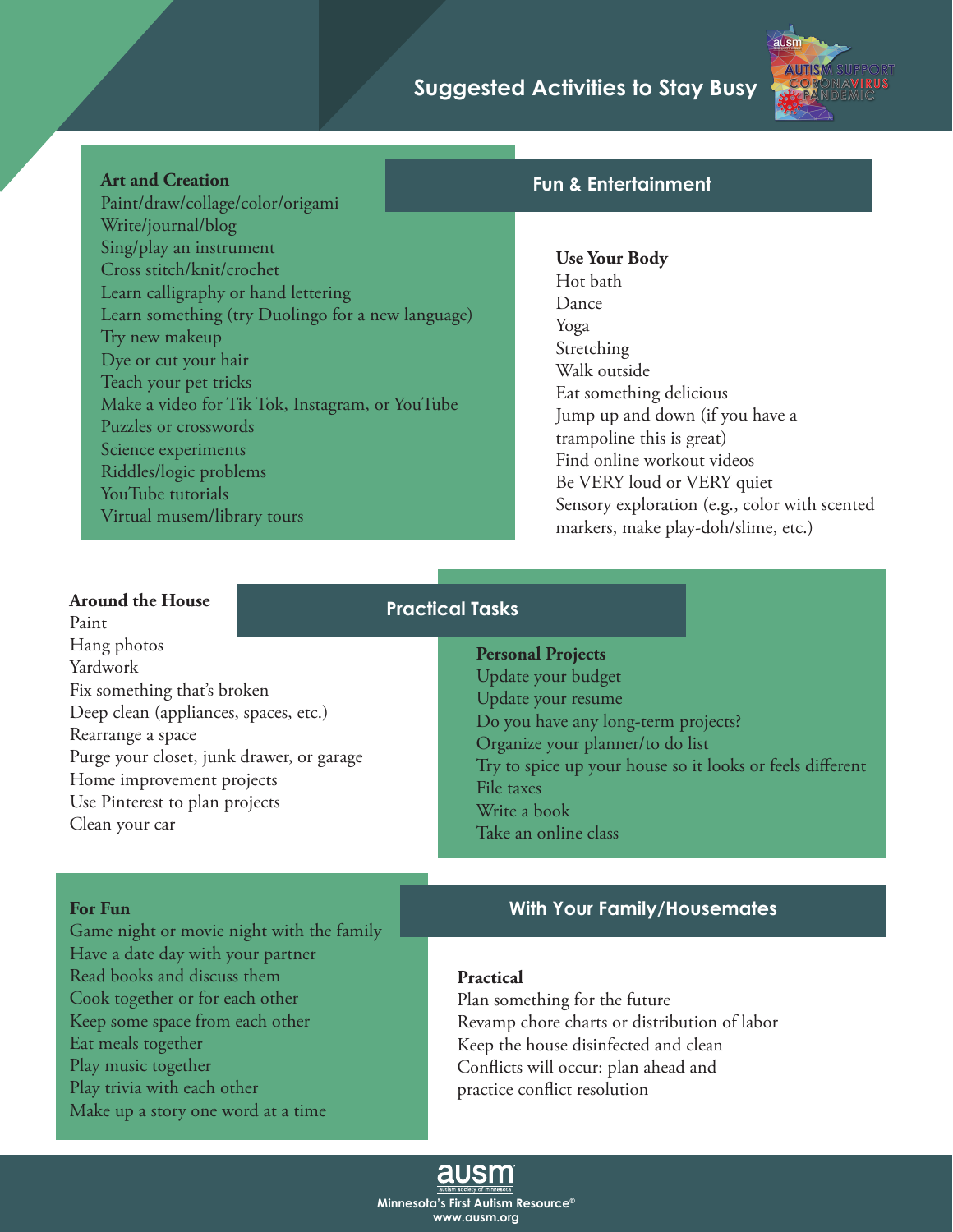

ausm

**AUTIS** P.

**Everyone has different tastes in media, but it can be very helpful to plan ahead what you'd like to watch, read, or listen to while you're practicing social distancing. You can even share lists with your friends to get new ideas. Use this page to write down the media that you want to consume.**

| TV                | Music              | <b>Books</b>       |
|-------------------|--------------------|--------------------|
| Movie             | Podcasts           | <b>Video Games</b> |
|                   |                    |                    |
| YouTube/Streaming | <b>Audio Books</b> |                    |
| Other:            |                    |                    |

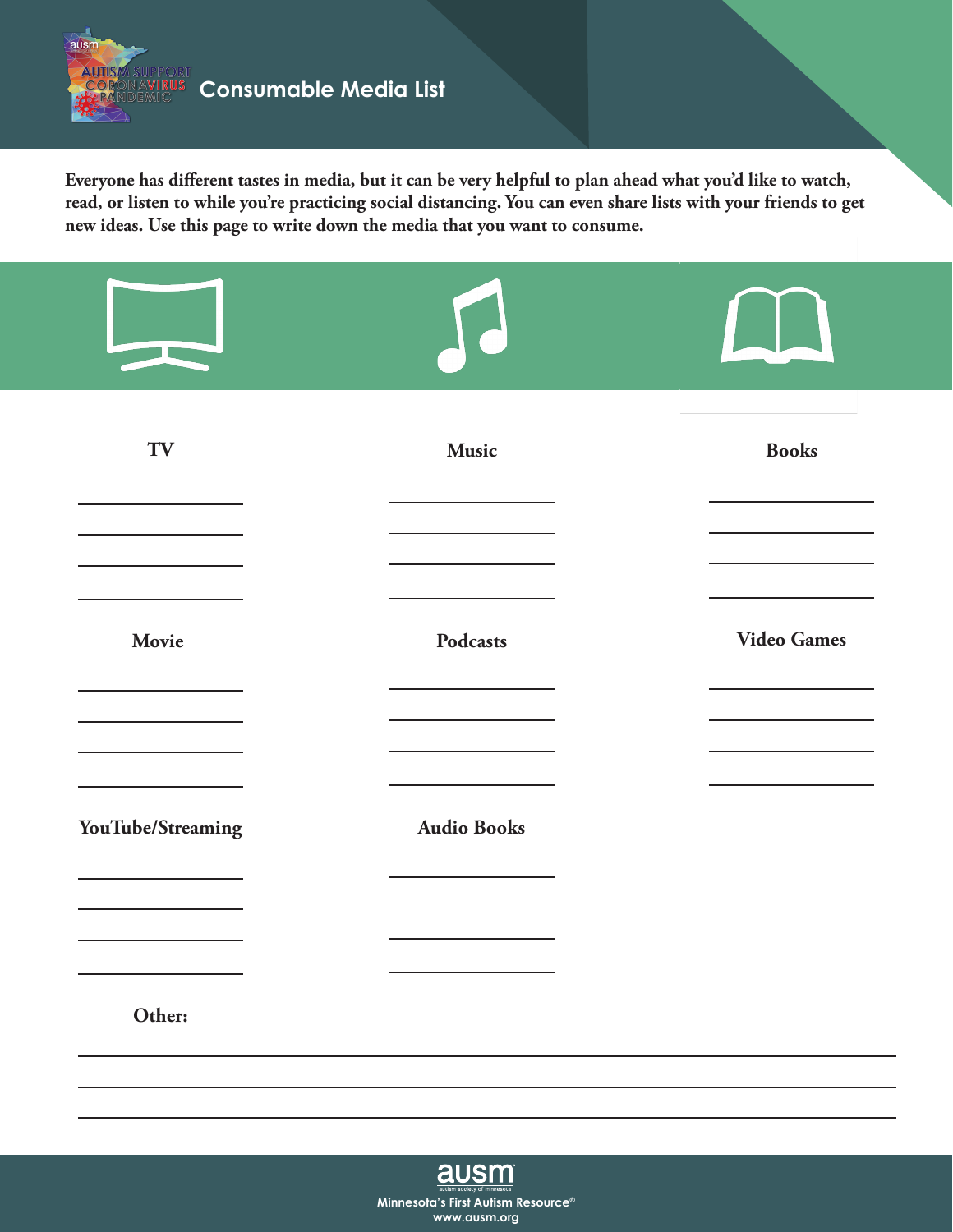

**Use this example schedule to inspire you to create your own. You may want to create one for weekdays and one for weekends. Each day you can slot in the tasks you like during times like "work" "cleaning" or "relaxation."**

| <b>Time</b>      | <b>Task</b>                             |
|------------------|-----------------------------------------|
| 8 a.m.           | Wake Up                                 |
| 8-8:30 a.m.      | Read                                    |
| 8:30-9 a.m.      | Make Coffee and Set Up Work             |
| 9 a.m.-12 p.m.   | Work                                    |
| 12-12:30 p.m.    | Lunch and Do One Small Cleaning Project |
| 12:30-4 p.m.     | Work                                    |
| 4-5:30 p.m.      | <b>BREAK TIME! Fun Stuff Only</b>       |
| 5:30-6:30 p.m.   | Work Out                                |
| $6:30-7:30$ p.m. | Home Projects                           |
| 7:30-8:30 p.m.   | One to Two Cleaning Projects            |
| 8:30-10 p.m.     | <b>Relaxation Time</b>                  |
| $10-11$ p.m.     | Read                                    |
| 11 p.m.          | Sleep                                   |

### **Tips for Keeping a Regular Routine**

When you're at home with no obligations it's easy to stop keeping a regular schedule, or throw off your sleep and eating times. Do your best to keep your day as similar to usual as possible. If you normally wake up at 8 a.m. to go to work, set your alarm for 8 a.m.

- Schedule time for fun
- Schedule time for socializing remotely
- Schedule time for work if you work from home
- Schedule time for school if you have children
- Schedule time for projects
- Schedule time for cleaning/housework

### **Where Do I Start?**

Building a schedule can be tough. Start with the things you know you have to do (sleeping, eating, working) and schedule time for those.

Next, make sure you have a list of fun things and projects you want to accomplish. Assign them to different days or set time each day for fun.

Then, work with any friends or family to set aside time to be social. This is particularly important while you're in isolation.

Finally, give yourself down time to simply relax or follow your whims.

This schedule doesn't have to be set in stone, but it can help you create structure.

ausm **Minnesota's First Autism Resource® www.ausm.org**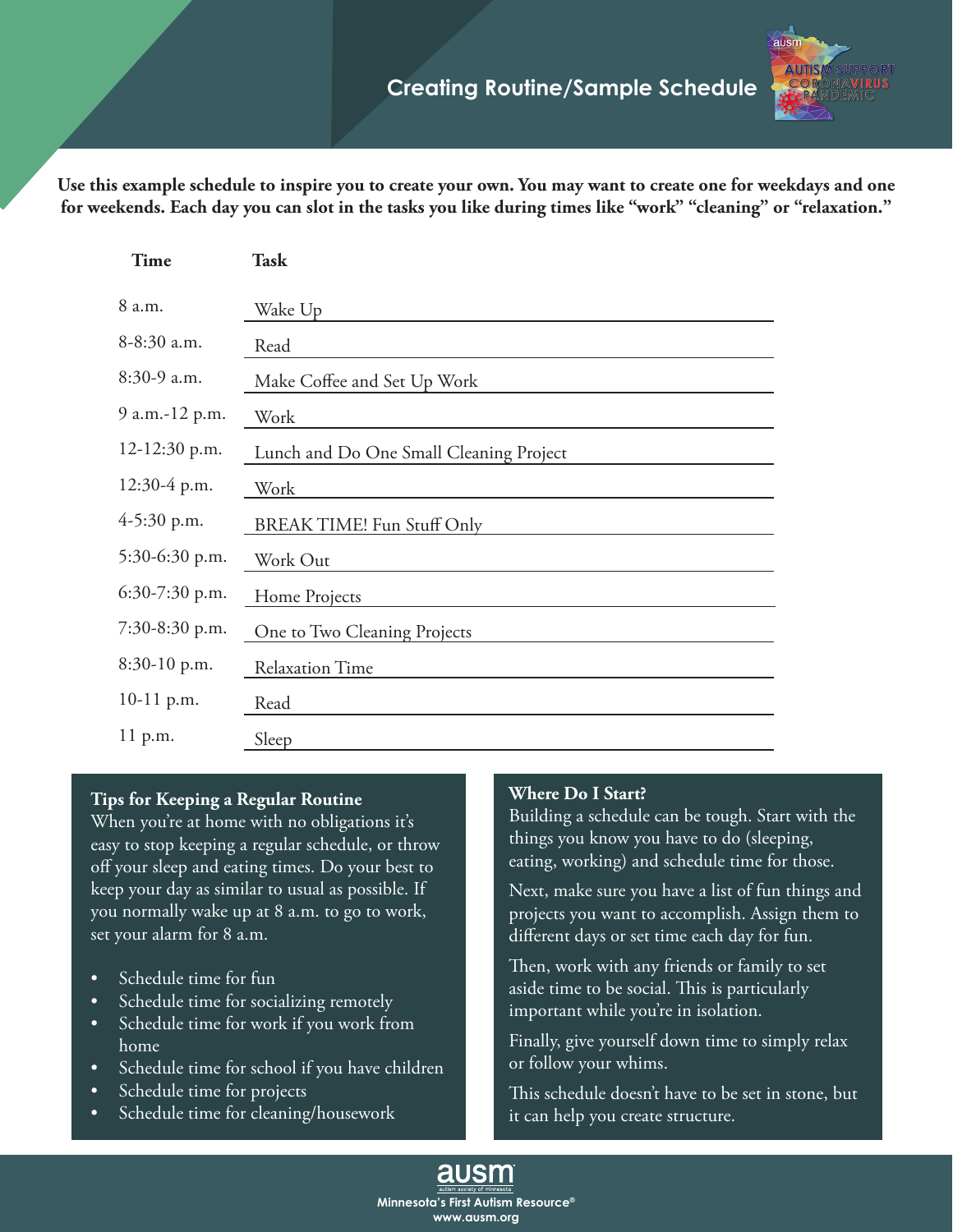

**Use this space to write out a basic structure of your daily routine. When do you want to wake up and go to sleep? When do you plan to eat meals? If you're working from home, when will those hours be? Add in any other hobbies or schedule time for fun, responsibilities, and socializing.**

| Time | Task                                                            |
|------|-----------------------------------------------------------------|
|      |                                                                 |
|      |                                                                 |
|      |                                                                 |
|      |                                                                 |
|      |                                                                 |
|      |                                                                 |
|      |                                                                 |
|      |                                                                 |
|      |                                                                 |
|      |                                                                 |
|      |                                                                 |
|      |                                                                 |
|      |                                                                 |
|      |                                                                 |
|      |                                                                 |
|      |                                                                 |
|      |                                                                 |
|      |                                                                 |
|      |                                                                 |
|      |                                                                 |
|      | ausm society of minnesota<br>Minnesota's First Autism Resource® |

**www.ausm.org**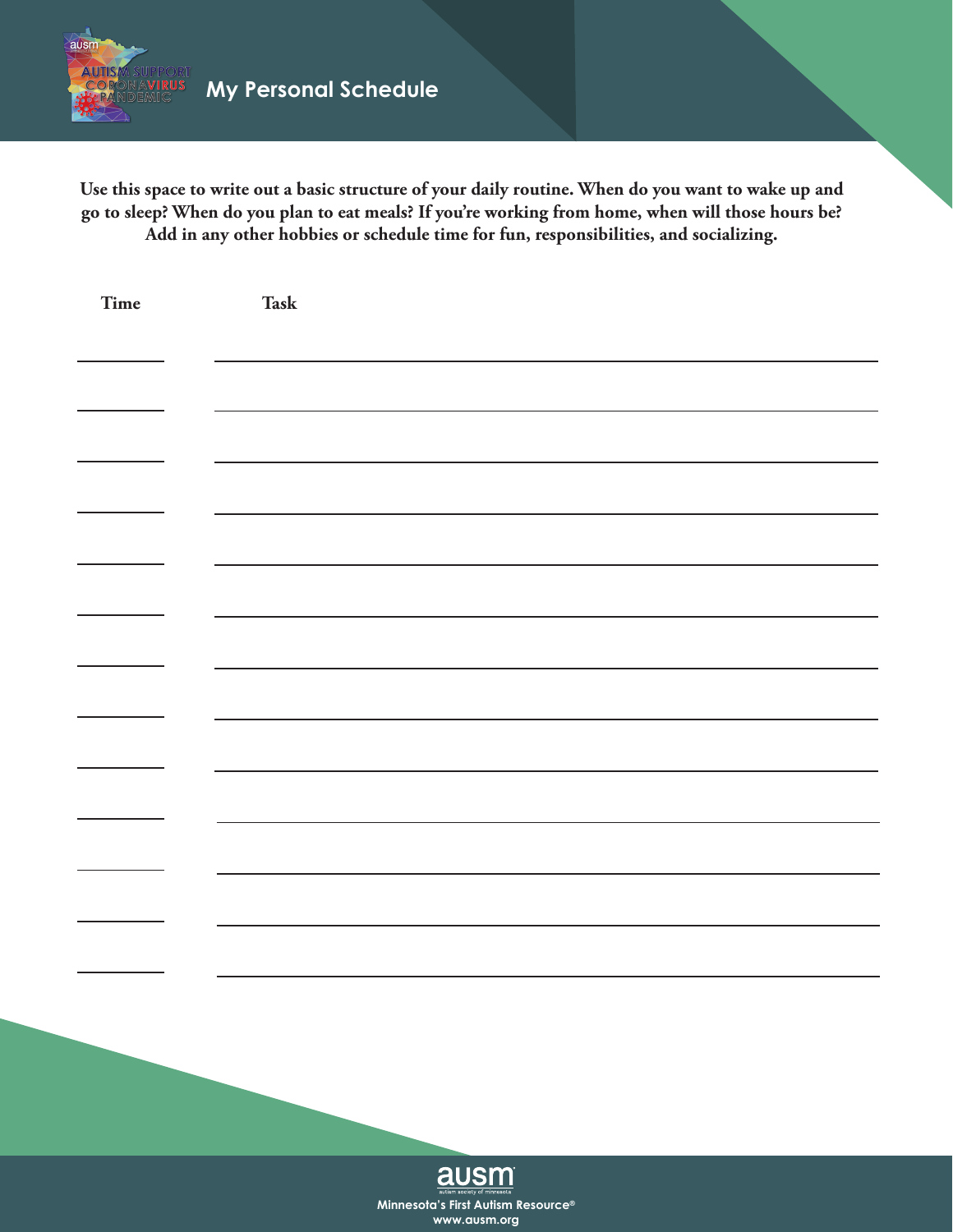

# **Setting Up Your Space**

- Have a separate space for working (ideally you won't do anything else in this space).
- Try to remove distractions from this space.
- Make it comfortable: include a solid chair with a good back, your coffee and water, fidgets, and technology.
- Don't work from your bed or your couch: keep your office space feeling like an office.
- Think about your sensory needs and try to meet them in this space:
	-
	-
	- -Do you need to decrease your visual clutter? -Do you want particular smells?
	- -Do you want white noise?  $-$ What do you need to stay organized?
	- -Do you like perfect silence?  $\sim$  -Do you need a particular temperature?
		-

# **Communication**

- Communicate clearly with colleagues and management: you don't have nonverbal communication to help and it can be easy to assume that coworkers know what you're working on or what you've done. They probably don't, so make sure you tell them. Clarify how you will communicate with colleagues (e.g., calls, text, e-mail, Slack, Zoom)
- Try to be clear with management about your hours and projects, as well as what you can and can't do from home (some projects won't be possible remotely).
- Communicate to others in your space about your work hours and expectations to limit interruptions.
- Have a plan for pets or kids: does your pet need to be restricted from the office space? Do kids need to have clear tasks while you're working?

# **Managing Distractions and Workload**

- Try to make yourself feel more "formal" or businesslike by getting dressed every day. You may want to wear shoes or makeup to help you get in the mindset of work.
- Have a solid morning routine to get you started. Keep it the same each day. Ideally, you won't wake up and immediately start working so that you have time to wake up.
- Write a clear to do list each day and keep it close at hand.
- Take breaks regularly. Step away from your computer and fully disconnect.
- Have times when you're working during which you're not answering the phone or e-mail so that you can work on projects.
- Schedule time for chores rather than doing them in the middle of work.
- In conference calls, use headphones and mute your microphone if you're not speaking.
- Sign out of social media accounts while you're working.
- Sign out of work devices at the end of the day to keep clear boundaries.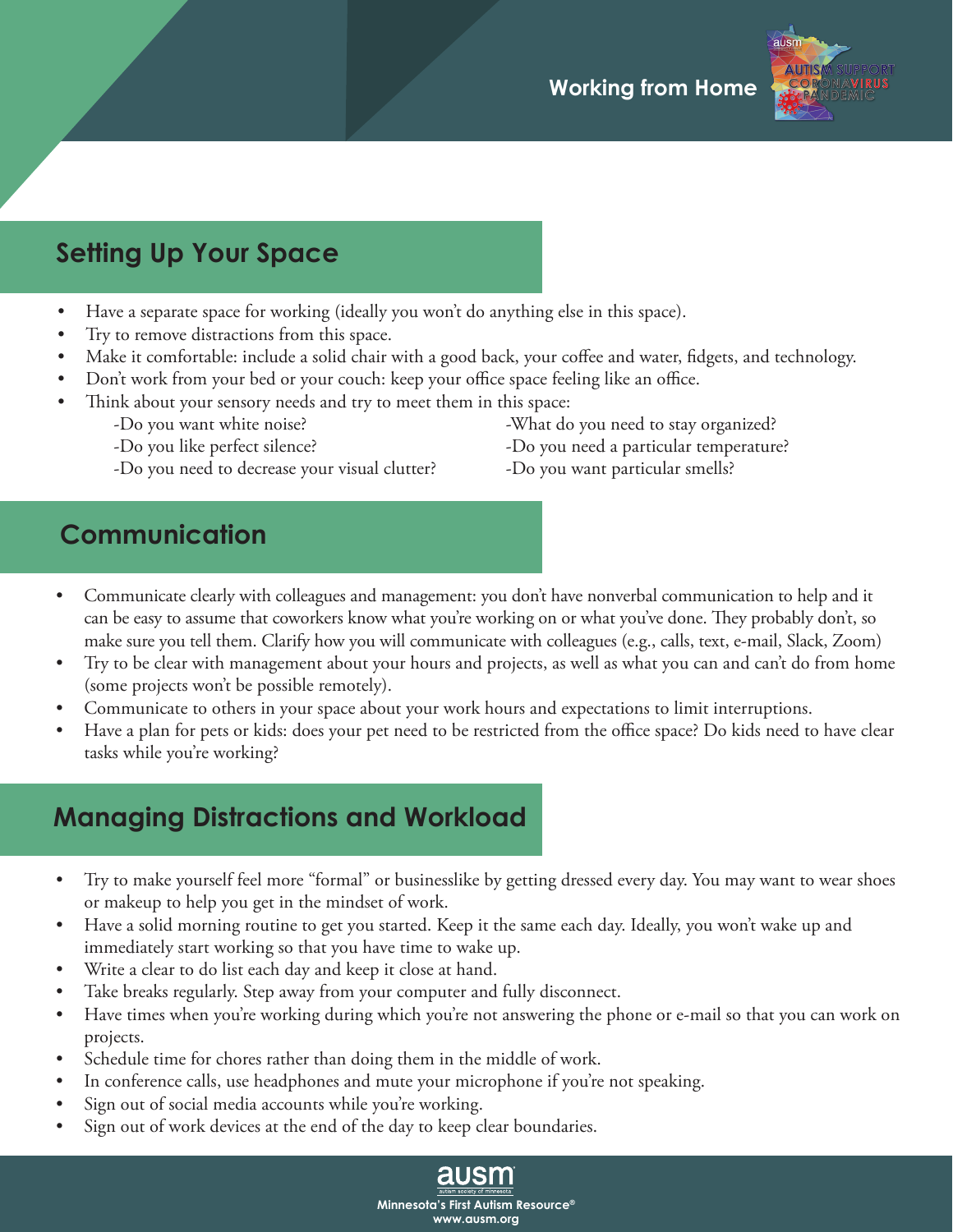**Identify the people you are closest to and talk to them in advance about how you can connect with them. Schedule time that you can spend doing high engagement activities, and set up ways to work them into your daily life. Know which forms of socialization work for you: if you hate phones, don't call people. You may have to be creative and try things that aren't immediately comfortable. Try to vary how you communicate: don't just use video chat or only text. Use all the resources at your disposal.**

### **Writing**

ausm **AUTIS** 

- Write an actual letter
- Share compliments or kind words with friends
- Use Slack, Discord, or another chat that you can keep going regularly
- Let friends know if you're struggling and need support
- Offer help whenever possible: it can boost your mood
- Create challenges with your friends (photo challenges, cooking challenges, etc.)
- Use your extra time to reach out to people you miss or haven't had time to see lately

### **Video**

- Video chat Facetime, Google Hangouts, Zoom meeting, etc.
- Twitch or other streaming services
- Watch parties: start a movie or TV show at the same time
- Online games: try Jackbox, online cooperative games, or an online game like Dungeons & Dragons
- Keep a video chat with friends running in the background
- Have dinner with friends over video
- Try changing up your video background: if you want to simulate a coffee shop date, make your house look like a coffee shop • Schedule meals, downtime, and fun

### **Speaking**

- Call friends at scheduled times
- Do TED talks for your friends; pick a topic you love and share information about it
- Use voice chats while playing video games or watching movies together

## **If You Live With Others**

- Make sure you have time apart, in different rooms, doing different things
- If possible work in different rooms
- PLAN to spend time together so that you can make it quality: pick something to do that you actually want to do
- You CAN go outside as long as you're not near others. Leave the house if you need to
- Get creative about what you can do together: make music, create your own short play, cast a crossword puzzle to your TV and work on it together, see who can do the most push-ups

## **If You Live Alone**

- activities with friends online
- Find ways to share what you're doing: take friends on a video tour of your space or share videos back and forth (you can even make it a challenge: who can do the funniest dance or make the other one laugh)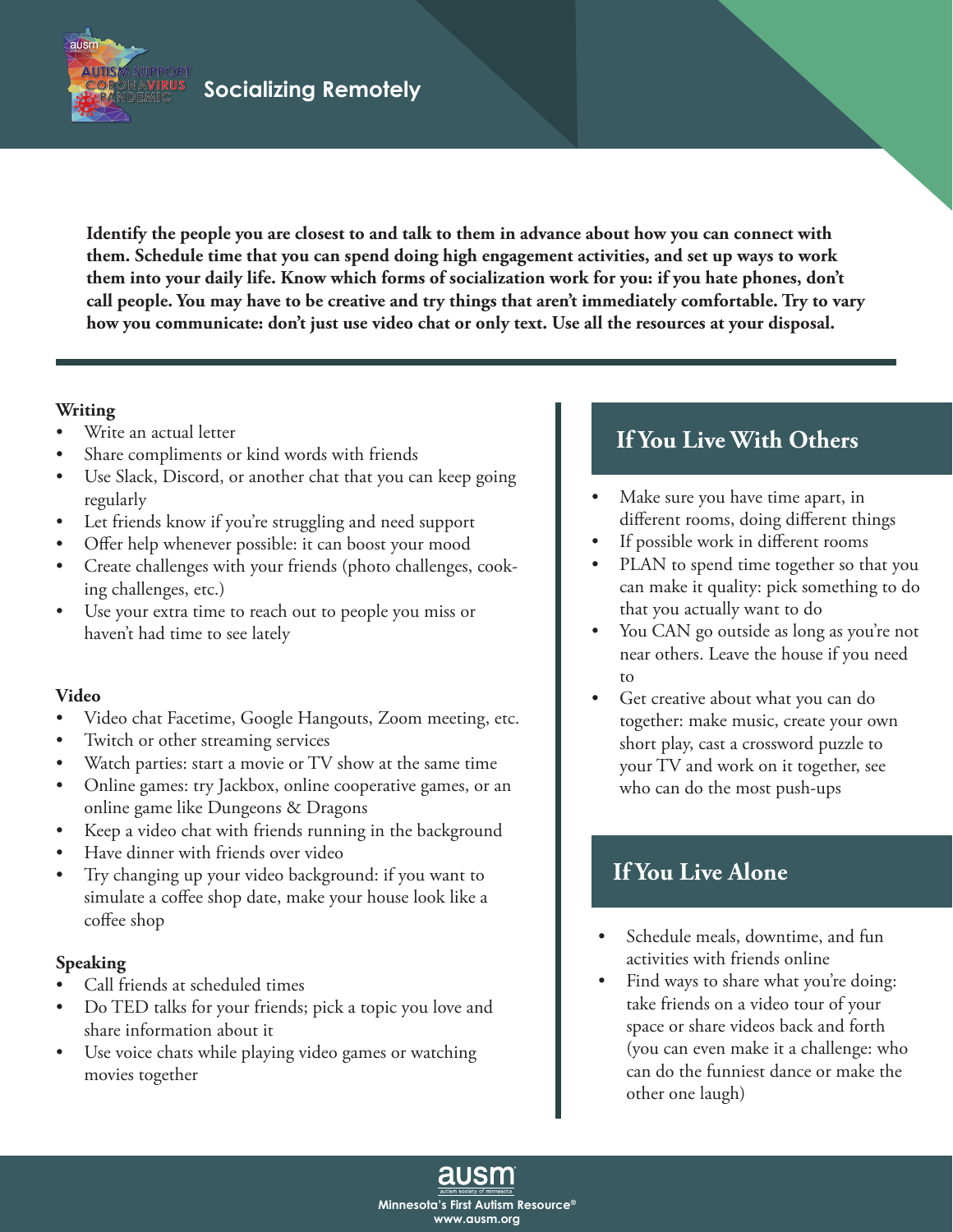

**If you aren't sure where to start with mindfulness, try one of these exercises to give you direction. For each, if your attention starts to wander just notice it, then return to the task. Start small: one or two minutes at a time. As you get more comfortable focusing your attention wholly on what you're doing, you can increase the time you spend.**

**Body Scan Meditation:** Sit or lay comfortably, then focus your attention slowly and deliberately on each part of your body, in order, from toe to head or head to toe. Be aware of any sensations, emotions or thoughts associated with each part of your body.

**Walking Meditation:** Find a quiet place 10 to 20 feet in length, and begin to walk slowly. Focus on the experience of walking, being aware of the sensations of standing and the subtle movements that keep your balance. When you reach the end of your path, turn and continue walking, maintaining awareness of your sensations.

**Mindful Seeing:** Look out a window and notice each thing you see. Avoid labeling and categorizing what you see outside the window; instead of thinking "bird" or "stop sign," try to notice the colors, the patterns, or the textures. Give yourself a time limit, and simply notice and see as carefully as you can.

**Mindful Breathing:** Sit or lay comfortably and focus your attention on your breath. Breathe in to a count of four, hold for one, and breathe out to a count of five. Notice how your breath feels in your nose, in your throat, in your lungs. Notice the rising and falling of your chest and stomach.

**5 Senses Meditation:** Look around the room and identify 5 things you can see, then 4 things you can hear, 3 things you can touch, 2 things you can smell, and 1 thing you can taste. Notice each one carefully and pay attention to the sense as you identify each thing.

**Mindful Awareness:** Think of something that happens every day more than once; something you take for granted, like opening a door, for example. At the very moment you touch the doorknob to open the door, stop for a moment and be mindful of where you are, how you feel in that moment and where the door will lead you.

**Mindful Listening:** Select a piece of music you have never heard before. Close your eyes and put on your headphones. Try not to get drawn into judging the music by its genre, title or artist name before it has begun. Instead, ignore any labels and neutrally allow yourself to get lost in the journey of sound for the duration of the song. Allow yourself to explore every aspect of track. Explore the song by listening to the dynamics of each instrument. Separate each sound in your mind and analyze each one by one.

**Mindful Appreciation:** All you have to do is notice 5 things in your day that usually go unappreciated.These things can be objects or people; it's up to you. Use a notepad to check off 5 by the end of the day.

**Mindful Tracking:** Keep a time journal of what you achieve in a block of time. Work out when you're single-tasking and when you're multi-tasking. Note down what you achieved in that time block and how mindful you were.

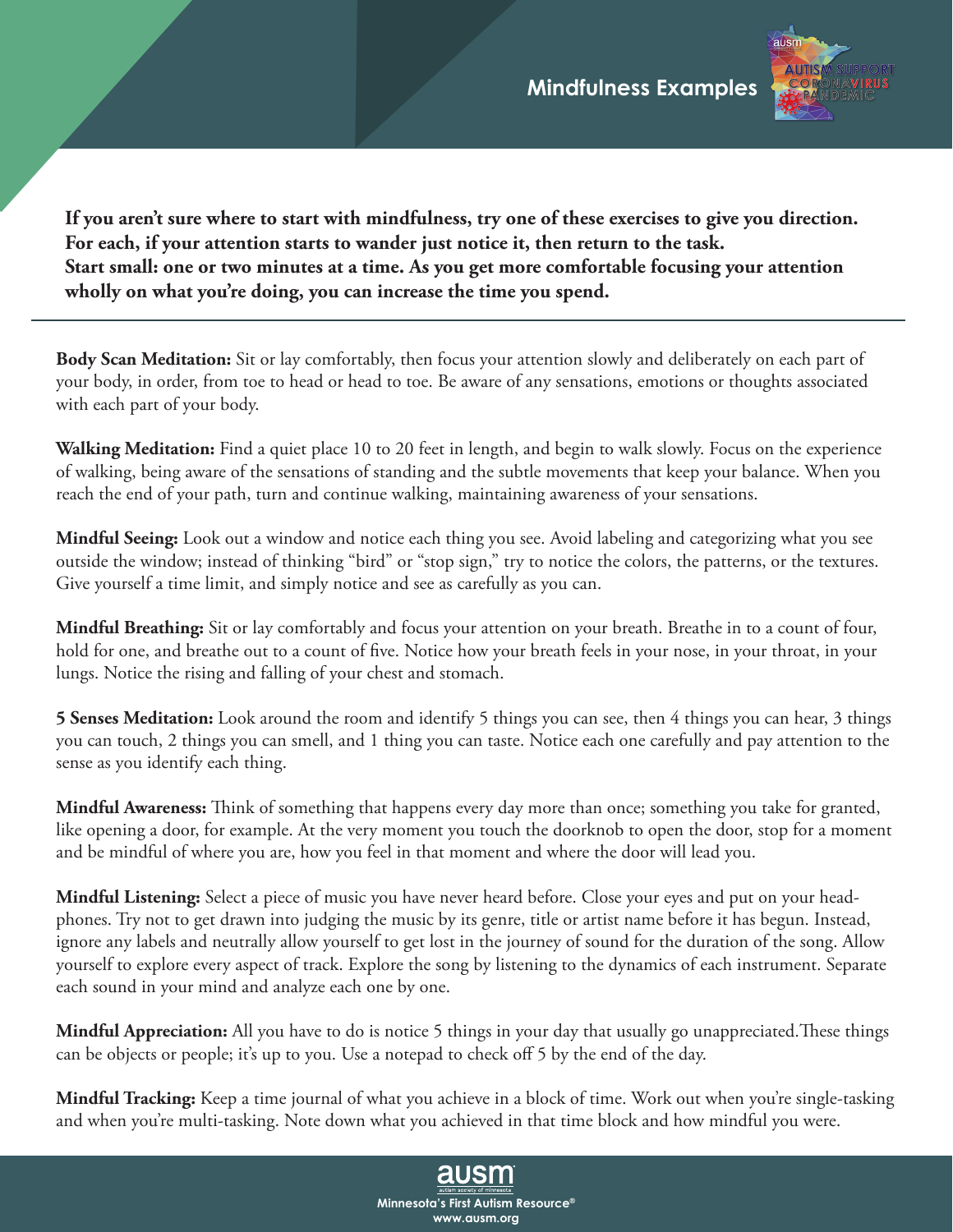

**While you're at home you may not be able to get the same sensory experiences you may like. Here are ideas for strong sensory inputs you can use to help regulate your emotions. These suggestions are for inputs. If you need to decrease sensory input, try to carve out a space in your own home where you can change the environment.**

- Look at engaging photos or colorful computer backgrounds
- Wear bright clothes
- Watch a live feed from an aquarium or zoo
- Make sure you have tons of fidgets
- Use apps for visual or auditory stimming
- Try your hand at graphic design on a site like Canva
- Add flavors to water
- Use a chewable fidget
- Chew gum or suck on a breath mint
- Eat something spicy, sweet, bitter, salty, crunchy, or chewy
- Use a straw
- Put on headphones and turn your music ALL the way up
- Autonomous Sensory Meridian Response (ASMR) videos on YouTube
- See what you can use at home to make new and interesting noises
- Put subtitles on movies or TV
- Put white noise on (Spotify or YouTube have playlists)
- Create deep pressure with a weighted blanket, cuddling a pet, or asking a loved one to squeeze you
- Make a pillow nest or fort
- Find as many interesting textures as you can in your house
- Wear clothing that is fitted or gives feedback
- Roll down a hill if there is one close to your house
- Candles, essential oils, plug ins. Some smells might push you to alertness (peppermint) while others can be relaxing (lavender): plan when you want each

**Minnesota's First Autism Resource® www.ausm.org**

ausm

- Cook with strong smells
- Fresh fruits have strong smells: zest an orange or lemon for a good scent
- Yoga
- Do a heavy lifting task
- Pushups or planking
- Stress ball, grip strengthener, other squeezing fidget
- Jumping, spinning, bouncing
- Flap
- Toe walk
- Twist side to side
- Crack your knuckles, back, neck, etc.
- Jump onto pillows
- Watch a familiar/comforting movie, or listen to a favorite song